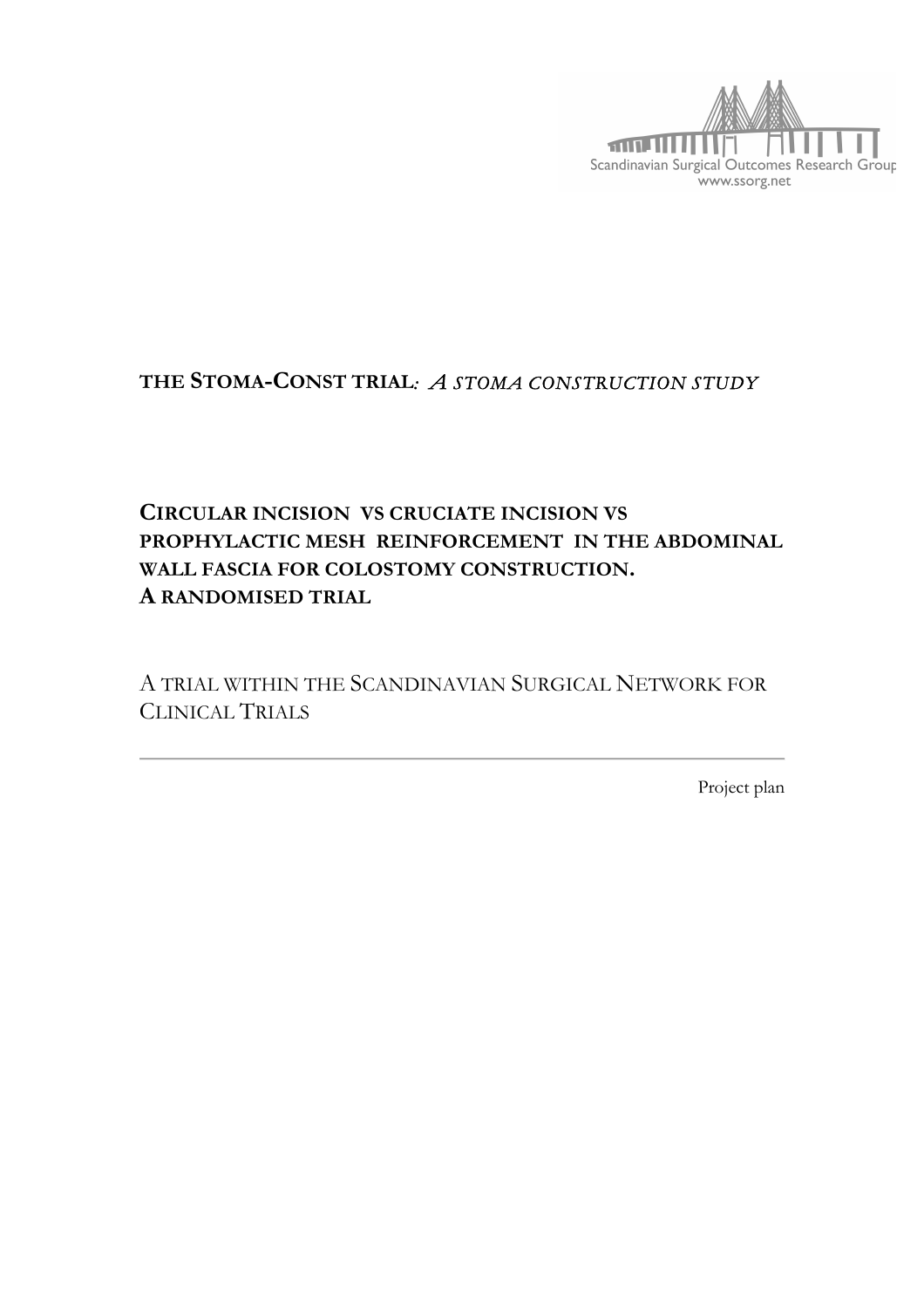

# **CONTENTS**

| 1.1 Protocol committe                         | 3                         |
|-----------------------------------------------|---------------------------|
| 1.2 Steering committee                        | $\overline{3}$            |
| 1.3 Writing committee                         | $\overline{3}$            |
| 1.4 Coordinating centre                       | $\overline{3}$            |
| 1.4.1 Principal investigator                  | $\mathfrak{Z}$            |
| 1.4.2 Deputy Principal Investigator           | $\overline{\mathfrak{z}}$ |
| 1.4.3 Ph.D.-student                           | $\overline{\mathcal{A}}$  |
| 1.5 Protocol summary                          | $\overline{4}$            |
| 2. Protocol                                   | 4                         |
| 2.1 Background                                | $\overline{4}$            |
| 2.2 Study design                              | 5                         |
| 2.3 The hypothesis                            | 6                         |
| 2.4 endpoints                                 | 6                         |
| 2.4.1. Primary end-point                      | 6                         |
| 2.4.2. Secondary end-points:                  | 6                         |
| 2.5 Ethics                                    | 6                         |
| 2.6 Eligibility                               | $\overline{7}$            |
| 2.6.1 Inclusion criteria                      | $\overline{7}$            |
| 2.6.2 Exclusion criteria                      | $\overline{7}$            |
| 2.6.3 External validity                       | $\overline{7}$            |
| 2.7 Randomization                             | $\overline{7}$            |
| 2.8 Pre and per-operative care & examinations | $\overline{7}$            |
| 2.9 Surgical procedure                        | 8                         |
| 2.10 Histopathology                           | 9                         |
| 2.11 Post-operative treatment                 | 10                        |
| 2.12 Follow-up                                | 10                        |
| 2.13 Health related Quality of Life           | 10                        |
| 2.14 Recurrent disease                        | 10                        |
| 2.15 Data collection                          | 11                        |
| 2.16 Study organization                       | 11                        |
| 2.17 Safety committee                         | 11                        |
| 2.18 Work plan                                | 11                        |
| 2.19 Statistical Methods                      | 12                        |
| 3.0 Financing                                 | 12                        |
| 4.0 Bibliography                              | 13                        |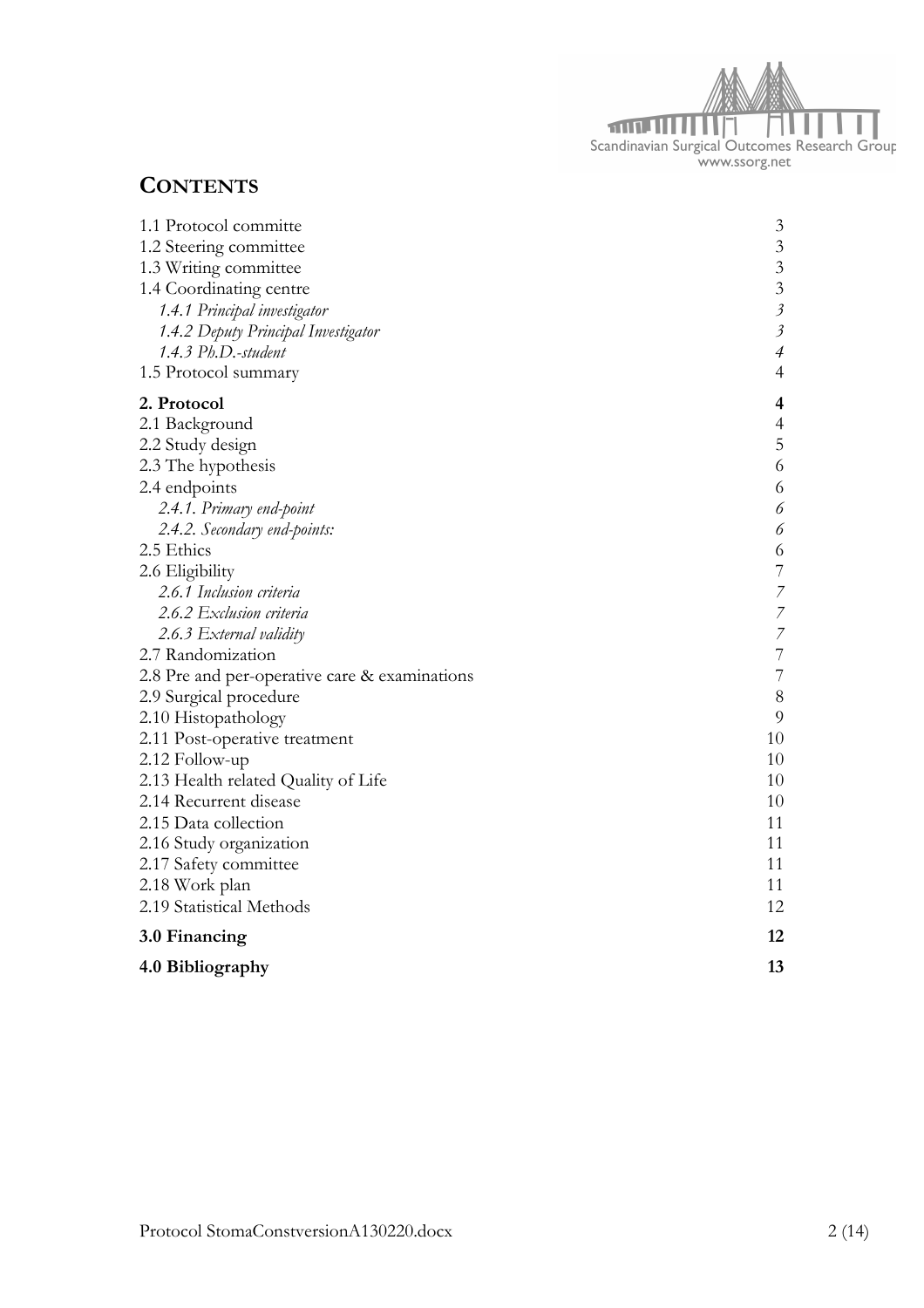

## **1.0 STUDY ORGANISATION**

### *1.1 PROTOCOL COMMITTE*

Eva Haglind, MD, PhD, professor, Department of Surgery, Sahlgrenska University Hospital/Östra and Sahlgrenska Academy.

Eva Angenete, MD, PhD, Department of Surgery, Sahlgrenska University Hospital/Östra and Sahlgrenska Academy.

Ulf Angerås, MD, PhD, associate professor, Department of Surgery, Sahlgrenska University Hospital/Östra and Sahlgrenska Academy.

Adiela Correa Marinez, M.D., Department of Surgery, Sahlgrenska University Hospital/Östra.

Martin Gellerstedt, PhD, statistician, SSORG

Jacob Rosenberg, M.D., Professor of Surgery, Herlev University Hospital.

Frederik Helgstrand, MD., Dept. of surgical gastroenterology, Rigshospitalet

The Scandinavian Surgical Outcomes Research Group

#### *1.2 STEERING COMMITTEE*

Protocol committee plus the local investigator for each participating center.

#### *1.3 WRITING COMMITTEE*

In agreement with internationally accepted guidelines ("the Vancouver criteria") for authorship the members in the planning group who are active in planning, running, analysis and writing will be part of the writing committee. Doctoral/post.doc students actively working with the trial will also be included in the writing committee.

Publication of results is planned to be in international "peer review" scientific journal.

#### *1.4 COORDINATING CENTRE*

SSORG/Göteborg, Department of Surgery, Sahlgrenska Academy at University of Gothenburg, Sahlgrenska University Hospital/Östra

#### **1.4.1 Principal investigator**

Eva Angenete, M.D., Ph.D., Department of Surgery, Sahlgrenska Academy at University of Gothenburg, Sahlgrenska University Hospital/Östra

#### **1.4.2 Deputy Principal Investigator**

Jacob Rosenberg, M.D., Professor of Surgery, Herlev University Hospital

Frederik Helgestrand, M.D., Dept. of surgical gastroenterology, Rigshospitalet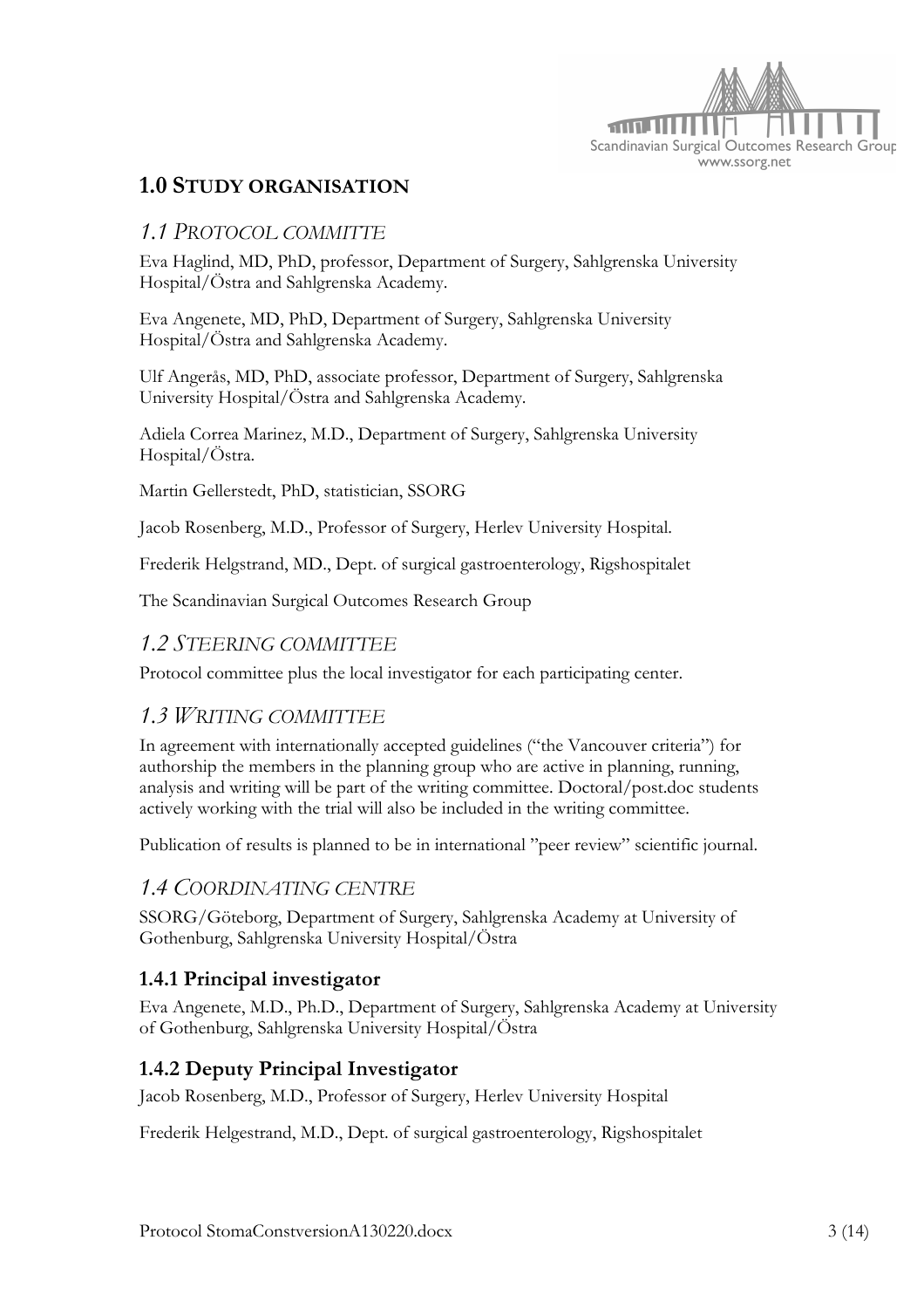

Ulf Angerås, M.D., Ass. Professor of Surgery, Department of Surgery, Sahlgrenska University Hospital/Östra and Sahlgrenska Academy.

### **1.4.3 Ph.D.-student**

Adiela Adriana Correa-Marinez M.D.

#### *1.5 PROTOCOL SUMMARY*

All patients planned for elective colostomy formation. Patients undergoing rectal resection with a TME and a colostomy (Hartmann's procedure) for rectal cancer, abdominoperineal resection for rectal cancer or diverting colostomy for any reason are all included.

The three groups for randomization are**:**

- A. circular incision in the abdominal wall fascia
- B. cruciate incision in the abdominal wall fascia
- C. Mesh reinforcement in the abdominal wall fascia with cruciate incision according to Sublay Technique.

Primary endpoint is the parastomal hernia rate within 12 months from index surgery. Secondary end-points include clinical variables, re-admission and/or re-operation due to any stoma complication, quality of life and health economy analyses, at 12 months.

# **2.0 PROTOCOL**

#### 2.1 BACKGROUND

Colostomy formation has been a standard surgical procedure for more than 100 years. Initially the quality of life for stoma patients was all but good, as the appliances to collect the feaces were cumbersome, smelly and did not ensure non-leakage. As late as in the 60 ies bandages were still primitive(1). Gradually these problems have decreased as techniques for bandages have improved. A well functioning colostomy may in itself not negatively affect the patient's Quality of Life (QoL)(2), although thorough information and support from stoma care nurses is of utmost importance (3). However, this can only be said if the stoma is well functioning and if the complications are kept to a minimum. The complication rate after stoma formation is still considerable, with figures of 21-70% (4, 5) and studies have shown that adequate height; type of stoma, BMI, emergency surgery and gender may be of importance in reducing the risk of complications both in the short and long-term (6-8).

The surgical technique of stoma formation is only partly evidence based. There are few studies directed at technical details about stoma construction and their future impact on stoma function, apart from the importance of the stoma height (6). One study has tested to standardize the skin incision to 2/3rds of the width of the bowel (9), although the actual impact of this on the functional outcome of the stoma was not presented.. In the surgical literature a cruciate incision in the fascia and extraction of the bowel through a hole sufficient in size is a short description of the surgical technique (10). In clinical practice sufficient size of the hole has often been equal to "two fingers-width", is commonly used, which refers to the width of the surgeon's fingers, a fairly inexact measurement. A pilot study from Sahlgrenska University Hospital has found that this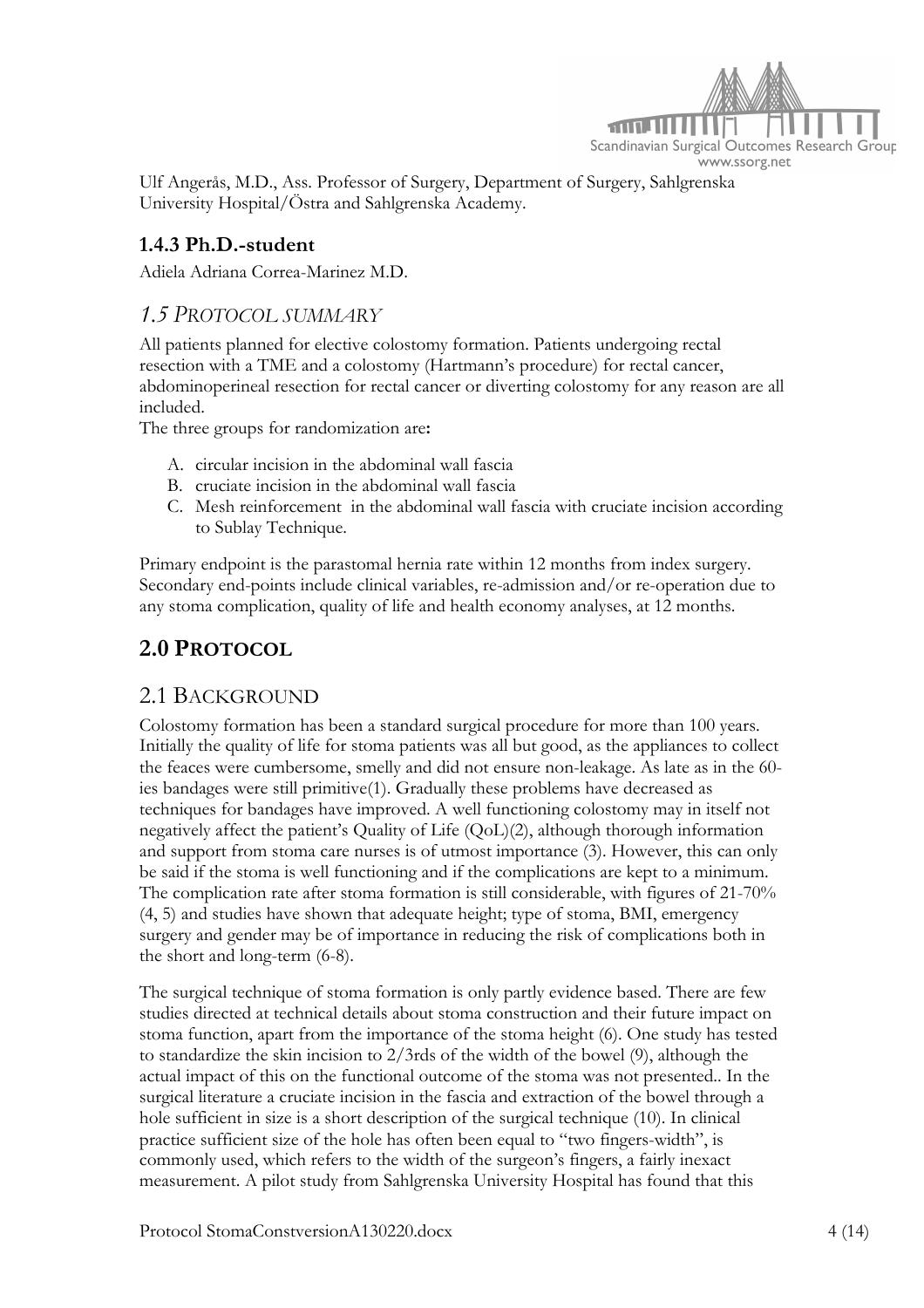

clinical practice for the most part results in a fascia incision diameter of 50% of the bowel width.

There have been discussions regarding the placement of the stoma and effects on hernia incidence, whether in the obliquous muscle or the rectus abdominis (11) or if the bowel should take an extraperitoneal route (ad modum Goligher) or not (12). No studies have been sufficient in design or size to thoroughly answer the question.

Parastomal hernia is a long-term complication that is common, in the literature figures up to almost 50% have been reported (13, 14). Attempts to reduce the rates of parastomal hernias have been made in the last few years with a placement of a mesh, at the construction of the stoma, (15-20). This practice has not been universally accepted, in part due to a hesitance in the surgical society because of the risk of infections with foreign body material, and partly due to that most studies are underpowered for their main outcome variable (21). Another suggestion for the basic construction of the stoma has been to make a circular incision in the fascia instead of a cruciate, but this has not been documented in any studies. It has been described in conjunction with use of circular stapling devices, no hernias were found, however the patient numbers were small (22, 23). It is apparent that further studies are most welcome (19, 24-26).

The evaluation of parastomal hernias has been discussed. Janes et al. used clinical examination in their studies (16, 17), and confirmed in a later study that the concurrence with a CT-verified parastomal hernia was (27) sufficient if performed in a prone position. Another recent study found that results from a CT-scan was not correlated with patient symptoms (28). Other studies have evaluated the use of ultrasound and found it feasible (29). The conclusion must be that evaluation of parastomal hernias may be difficult and must be standardized in a study.

The hypothesis to be tested in this study is that it is possible to obtain a lower parastomal hernia incidence with a circular incision in the abdominal fascia or reinforcement of a mesh instead of a cruciate incision in the abdominal fascia.

The aim of this trial is to compare the parastomal hernia formation within 12 months after stoma surgery between circular incision, cruciate incision and reinforcement with a mesh.

#### *2.2 STUDY DESIGN*

The design is:

- randomized
- international
- multi-center

The study will compare circular, cruciate incision and cruciate incision with reinforcement with prophylactic mesh in sublay position at the fascia during stoma formation surgery. The design involves all consecutive patients with an elective/planned operation including a colostomy construction. Patients will be recruited from the hospitals represented in the SSORG network, any surgical department with interest in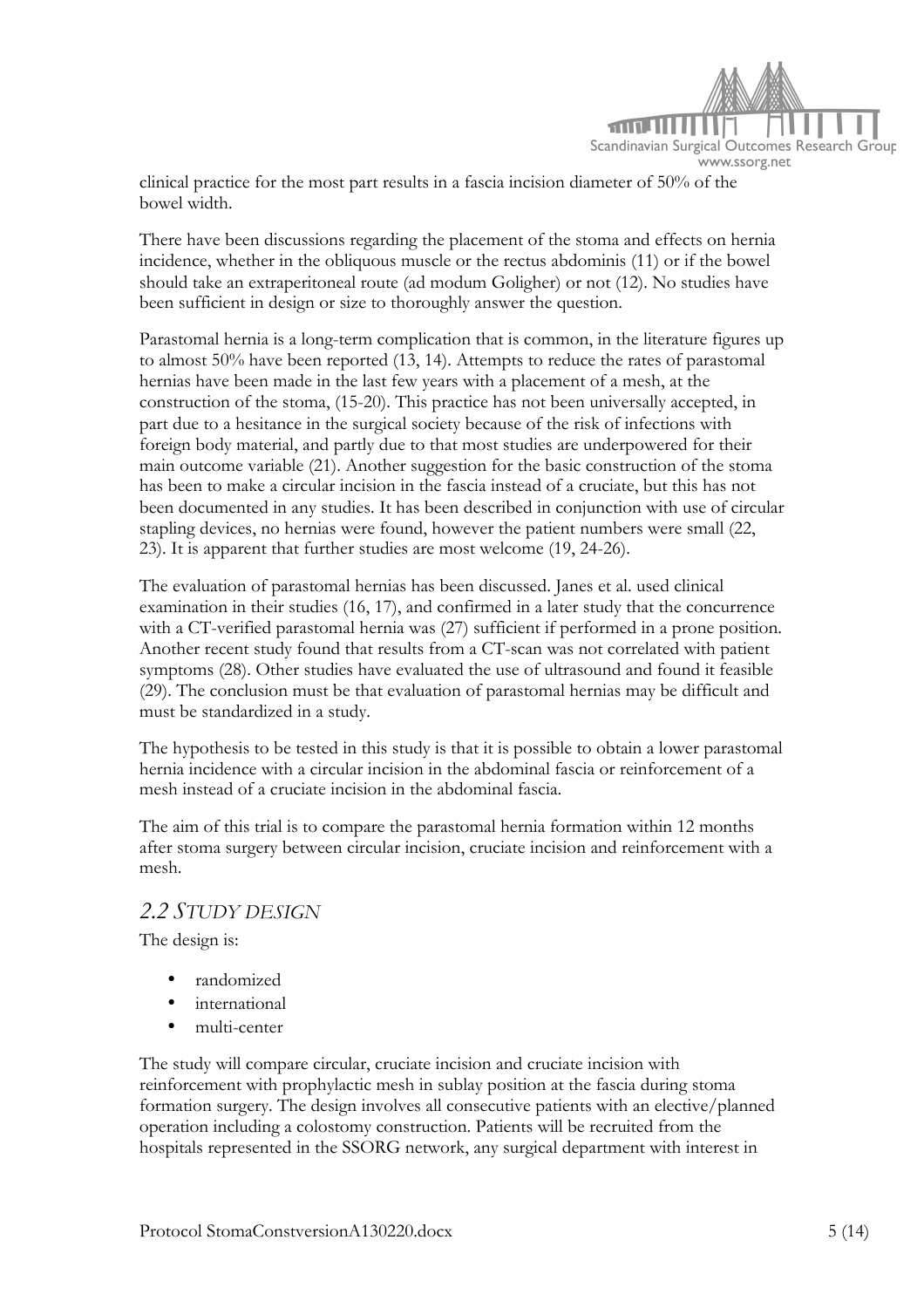

the treatment of stoma surgery is welcome to join the trial. The trial will be stratified according to hospital.

### *2.3 THE HYPOTHESIS*

It is possible to obtain a lower parastomal hernia incidence with a circular incision in the abdominal fascia or reinforcement of a mesh instead of a cruciate incision in the abdominal fascia.

### *2.4 ENDPOINTS*

#### **2.4.1. Primary end-point**

- Parastomal hernia 12 months postoperatively, for all patients in each group
- Sub-group analysis planned for patients with BMI>30 and for patients with immunosuppresion

#### **2.4.2. Secondary end-points:**

- Re-admission
- Postoperative infections, wound or deep infection (abscess formation)
- Postoperative thrombosis
- Stoma related complications
- Other complications
- Bowel obstruction, requiring hospitalisation or operation
- Total length of hospital stay during 12 months
- Quality of life
- Health economy analysis
- Re-operation 30 days
- Mortality within 30 days of primary operation
- Mortality within 12 months
- Re-admissions and re-operations registrered in including hospital database at 24 months.

## *2.5 ETHICS*

The trial must be approved by the appropriate ethics committee for each participating institution prior to entry into the study. In Sweden the coordinating centre (Sahlgrenska University Hospital) will apply for all Swedish participating centres.

In Denmark professor Jacob Rosenberg will apply for all Danish participating centres.

Eligible patients will be informed personally by a surgeon or a research-nurse and given written information about the trial. Informed consent should be obtained from each patient according to the guidelines of the ethical committee, prior to randomization into the study. Patients remain free to withdraw their consent to participate in the study at will and at any time without giving their reasons.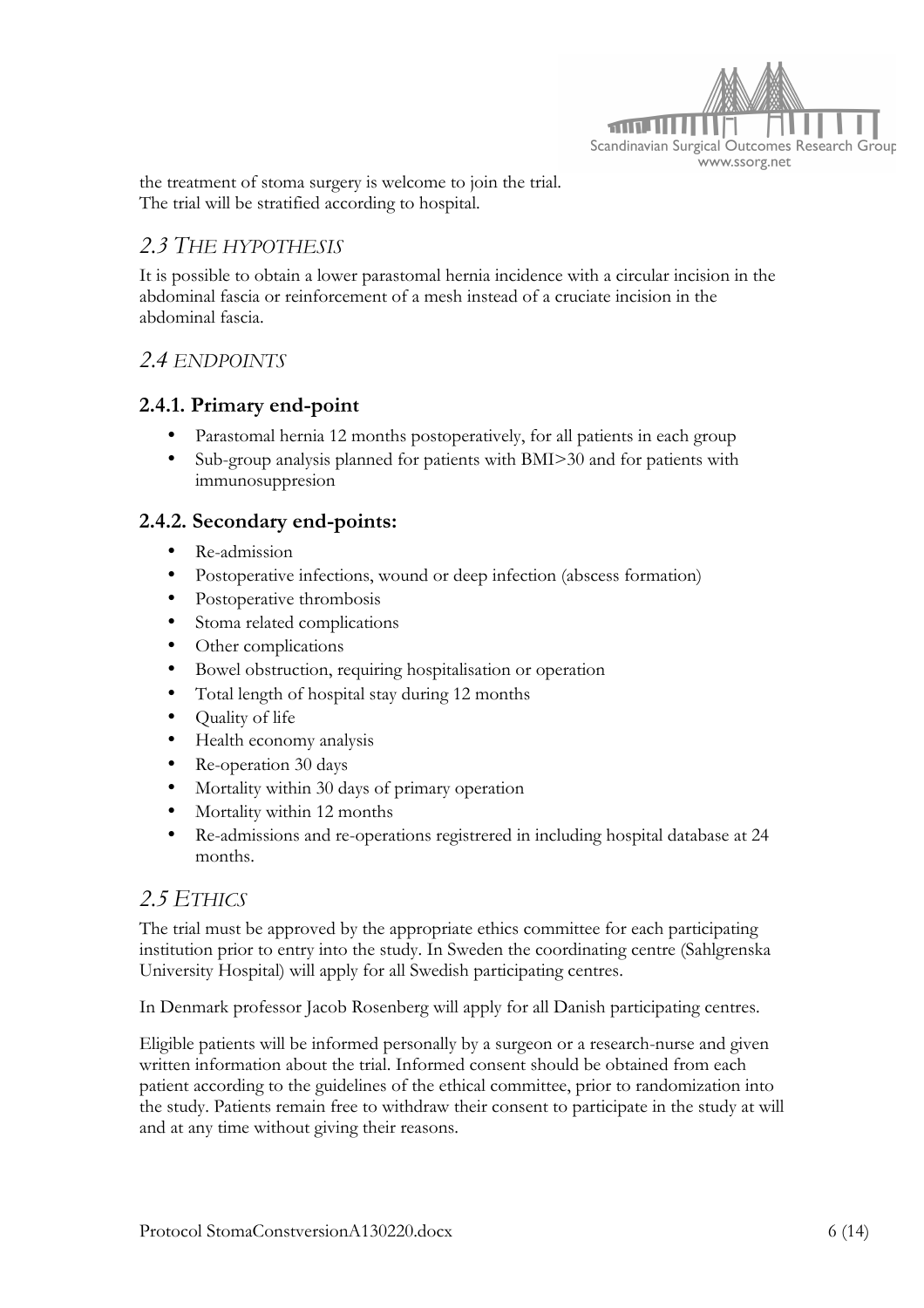

# *2.6 ELIGIBILITY*

### **2.6.1 Inclusion criteria**

Patients are eligible if the following conditions are met:

- presenting with a cancer or another condition for which an elective surgical procedure is planned that includes formation of a colostomy
- possible to operate in regard to concomitant disease
- giving informed consent to participate

#### **2.6.2 Exclusion criteria**

Participation in other randomized trials in conflict with the protocol and endpoints of the Stoma-Const trial.

### **2.6.3 External validity**

All patients with cancer or other conditions for which an elective surgical procedure is planned and includes a colostomy formation, and who not included and randomised, will be registered in the "screening log" at each participating centre. Thus patients who do not meet the inclusion criteria, as well as patients excluded after randomization, will be registered concerning date, hospital patient identification number, gender, age, ASA class, type of operations. The reason for non-inclusion or exclusion should always be noted.

#### *2.7 RANDOMIZATION*

Once eligibility has been established and patient details have been logged, the patient will be randomised to either circular incision or cruciate incision or prophylactic mesh of the fascia during surgery. Randomization will be performed by blocks of closed envelope systems in each participating hospital. Randomization will be balanced and stratified by hospital. Laparoscopic as well as open procedures will be included and although not stratified by open or laparoscopic procedures it will be noted in the protocol.

Including hospitals may choose to randomise between all three techniques or two of them. This decision is made before the hospital enters the study. The blocks will be according to this, and the total number of 80 patients in each group will be manage through this block system.

When patients are not subjected to the treatment modality as randomized, data will be analyzed on an "intention to treat basis" (once randomized, patients will not be excluded or change groups because of conversion or type of surgery).

Patients who do not consent to participation or are excluded should be treated by cross incision surgery as the usual routine*.*

#### *2.8 PRE AND PER-OPERATIVE CARE & EXAMINATIONS*

The following will be registered:

- Diagnosis
- Haemoglobin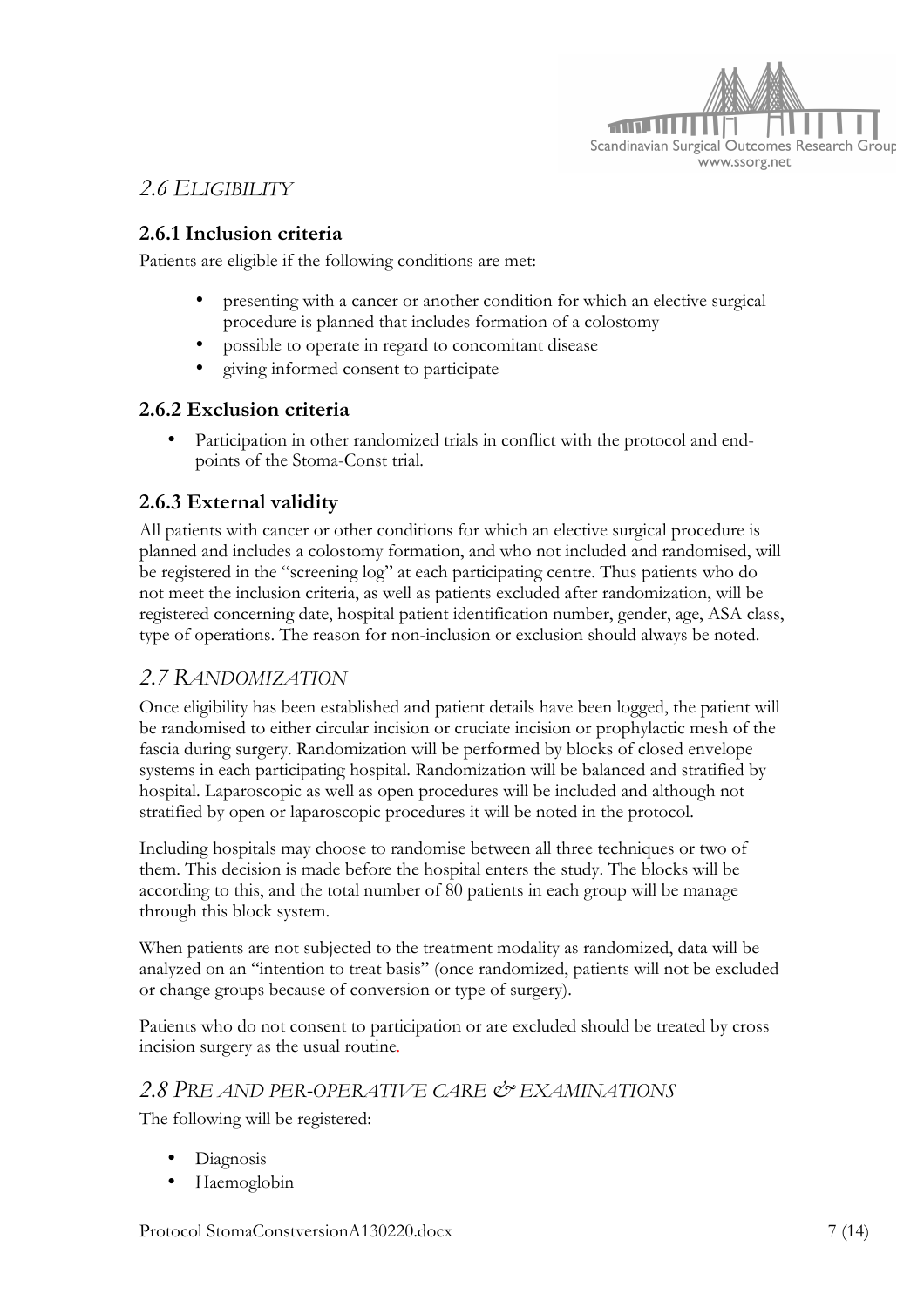

- Leucocytes
- CRP
- ASA classification
- S-albumin
- BMI
- Nutritional status (by questions)
- Pre-operative marking of the stoma site

The preoperative and perioperative treatment must follow local guidelines and must be applied equally in all groups, without any systematic differences, apart from those that are with regard to randomisation (circular or cruciate incision with/without mesh).

All patients should be given pre-operative prophylactic antibiotics before the start of the operation, the same regimen regardless of randomization, and according to the routine in each participating hospital. Patients included in this trial cannot be included in other randomised trials in conflict with the protocol and end-points of the Stoma-Const trial.

#### *2.9 SURGICAL PROCEDURE*

- 1. The main surgical procedure
	- a. If a resection planned (TME, APE etc.) it is performed according to established methods.
	- b. At the time of the stoma formation, randomization to one of the three (or in applicable cases two) procedures is made.
- 2. The initial part of the stoma formation related to laparoscopic and open procedures:
	- a. Laparoscopy: The laparoscopy is initiated and the necessary number of work ports are used. No troacar may be placed in the planned incision of the stoma or the stoma appliance. If necessary a 5 mm troacar may be placed in the site of the stoma, but the troacar must be placed perpendicular to skin and muscle and not interfere with the rest of the protocol. The steps of the procedure to identify, dissect and divide the left colon are made laparoscopically. The proximal end of the divided colon is caught by an instrument. At this point the surgery is continued from the outside (see below) and at this time-point the randomisation is performed.
	- b. Open procedure: A midline incision is used, to access the abdominal cavity. The steps of the procedure to identify, dissect and divide the left colon are made. At this point the surgery is continued from the outside (see below) and at this time-point the randomisation is performed.
- 3. Details of the stoma formation:
	- a. The centre point of the pre-operatively marked place for the stoma is lifted and a circular skin incision is performed.
	- b. Blunt or "semi-blunt" dissection through the subcutaneous tissue, using a step-wise downwards movement with retractors assisted by sharp dissection as needed. Meticulous control of bleeding. When the ventral fascia of the rectus abdominis has been reached, dissection is stopped.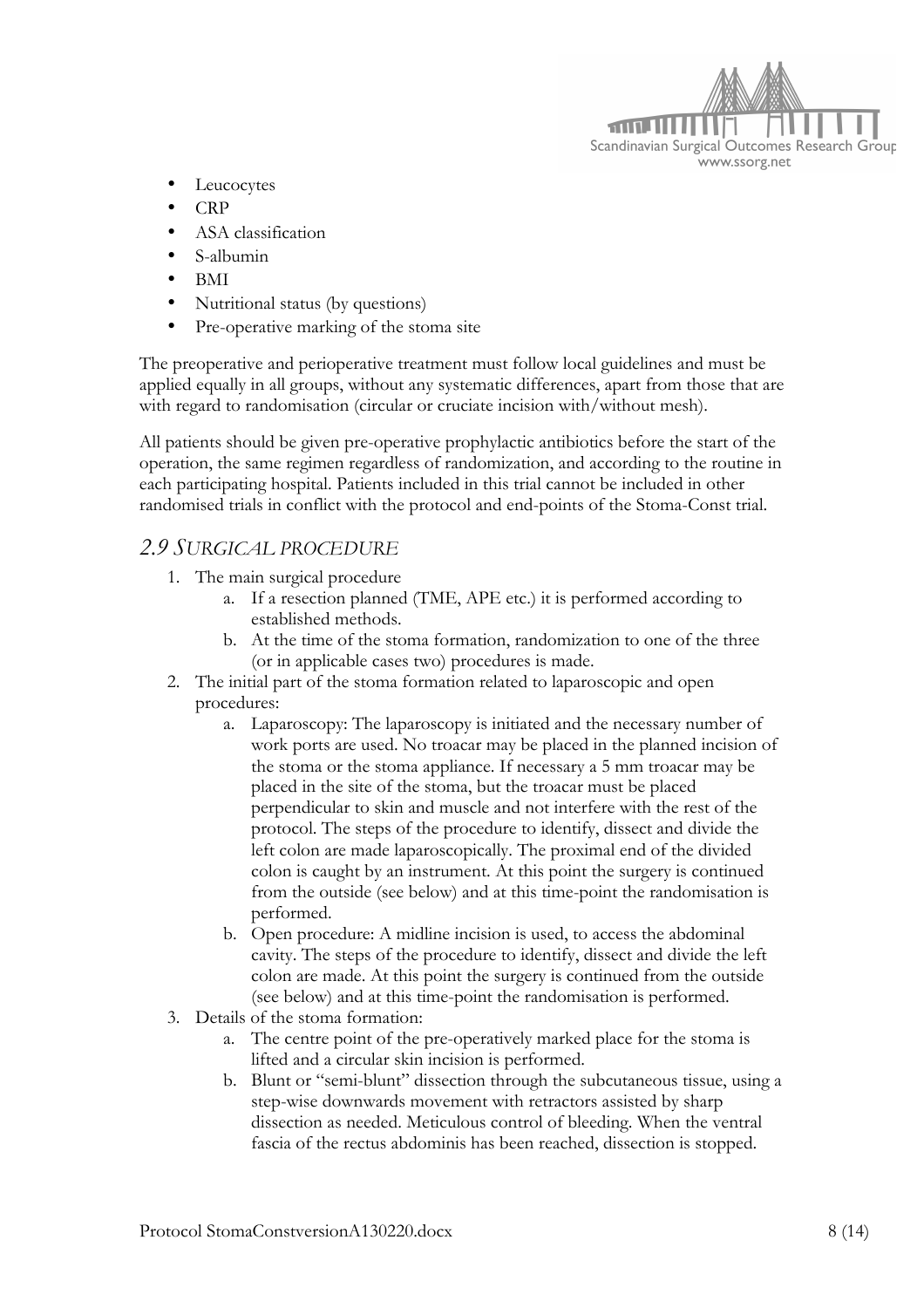

- c. Measure the subcutaneous fat and add approximately 2-3 cm to the acquired measurement to identify the part of the colon that will be in the level of the fascia. Then measure the width of the left colon together with the mesocolon, (ascertain that the colon is properly evacuated in the measured area), to calculate the fascia incision - **circular incision** in the fascia with a diameter equal 50% of the width of the patient's left colon or a **cruciate incision** where the arms measure 1/2 of the width of the patients left colon and respective mesocolon.
- d. The muscular fibres are separated bluntly (until now the same procedure is done to mesh group).
- 4. Stoma formation without a mesh How the mesh is placed is described below at number 5.
	- a. The dorsal fascia opened in exactly the same way as the ventral one.
	- b. The proximal colon end is taken through the stoma incision, any plica epiploicae may be removed, if they are substantial and in the way of the fastening of the colon in the stomal incision.
	- c. Ascertain adequate circulation to the colon involved in the stoma. **If the width of the incision is not sufficient for adequate circulation a widening may be performed and noted in the CRF.**
	- d. The mucocutaneous suturing is made using 4-0 absorbable interrupted sutures 3-point sutures (mucosa-muscular layer and skin) starting with one in each quadrant and adding sutures in between those as needed.
	- e. The midline incision (open) and port-site incisions (laparoscopic) are closed by the method used in each hospital, independent of which group the patient was randomised to.
	- f. The length of the stoma after it is created should be at least 1 cm.
	- g. The diameter of the stoma will be measured immediately postoperatively.
- 5. Stoma formation with a mesh. The incision in the fascia is performed with a **cruciate incision** and the mesh will be inserted using sublay technique. A finethread, large-pore lightweight monofilament mesh such as "Ultrapro" (Ethicon, Johnson&Johnson) measuring 10x10 cm.
	- a. The mesh is placed dorsal to the rectus abdominis muscle and anterior to the posterior rectus sheath by dissection through either midline in open surgery or blunt dissection under rectus abdominis muscle in laparoscopic surgery. **A cruciate incision** is made in the anterior sheath of the fascia and in the mesh.
	- b. The bowel is brought out through a cross-cut in the center of the mesh where the arms measure  $1/2$  of the width of the patients left colon and respective mesocolon. **If the width of the incision is not sufficient a widening may be performed and noted in the CRF.**
	- c. An absorbable stitch fix the lateral corners of the mesh to the posterior rectus sheath. The medial corners of the mesh are grasped with a stitch of the running suture closing the midline incision.

#### *2.10 HISTOPATHOLOGY*

All resected specimens should undergo standard histological examination depending on the type of underlying disease.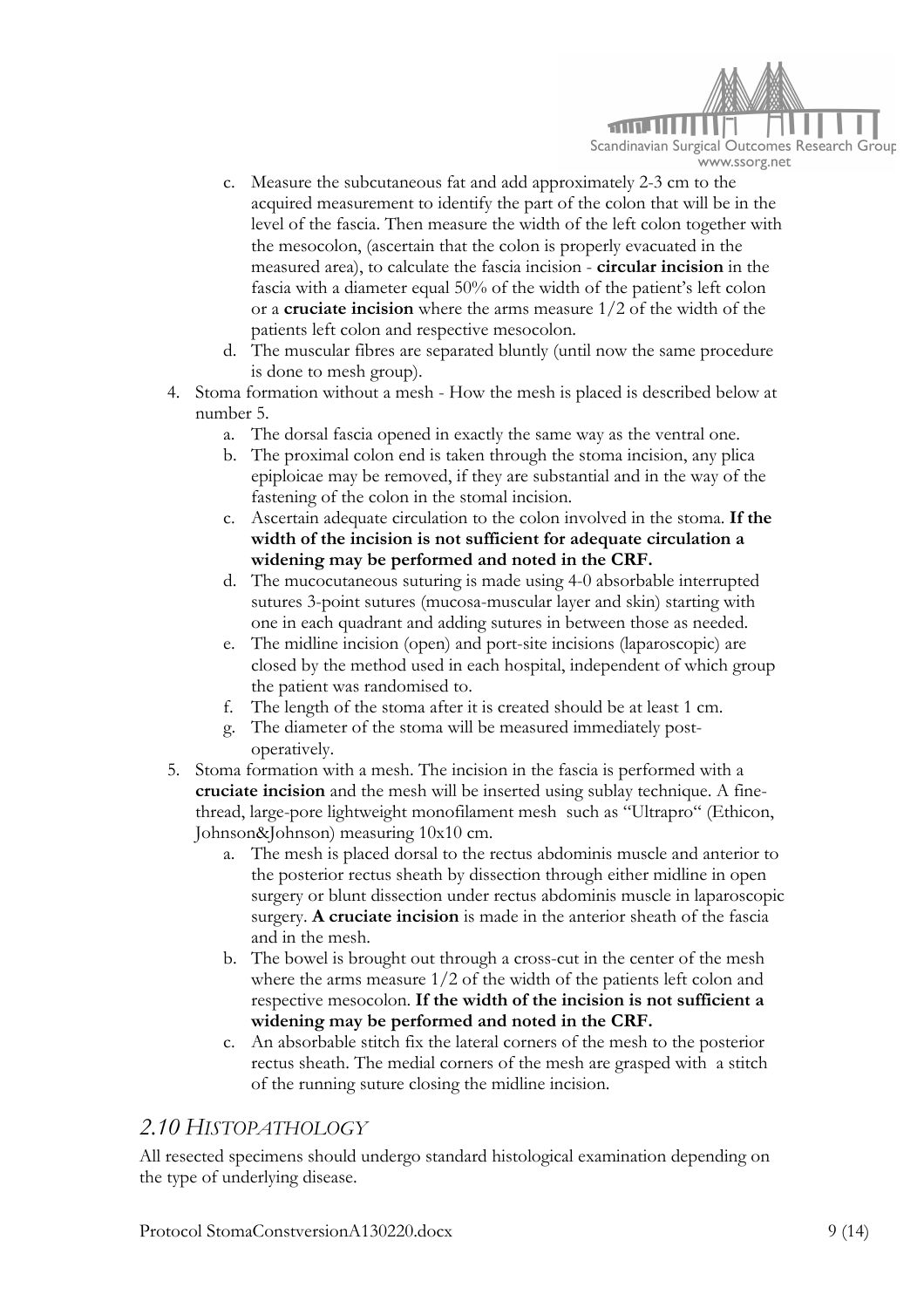

## *2.11 POST-OPERATIVE TREATMENT*

Postoperative treatment should follow local guidelines and must be applied equally in all three (in applicable cases, two) groups, without systematic differences. Any treatment with antibiotics post-operatively should be noted in the CRF, including reasons and total treatment time. This applies to both systemic as well as oral antibiotics. Any postoperative information regarding stoma and stoma function will be given according to local guidelines.

## *2.12 FOLLOW-UP*

The follow up should include:

- Time for full oral feeding resumed
- Time for stoma function, days to first gas and stool
- clinical control,
- re-admittance/s, re-operation/s, date, type of procedure will be registred in 12 month follow-up CRF.
- Radiologic follow up as needed, date and type should be noted.

Patients will be clinically examined at 6 months, at 12 (11-13) months postoperative and as needed (suspected parastomal herniation), by a surgeon (not one of the colorectal team) preferably specialised in hernia surgery, to diagnose parastomal hernia. At 12 months all patients undergo a CT examination of the abdomen (wall) in prone position, which can be part of a routine 12 months follow-up by CT abdomen for colorectal cancer patients. A study specific standardized background and question is used on the referral to CR abdomen, and type of incision should not be included in this.

Stoma variables measured by nurse specialised in stoma care during hospitalisation and at 4-6 weeks, 6 months and 12 months will be registered in a CRF. Height, diameter, colour, skin irritation and bandaging problems will be documented.

Patient reported Quality of Life (QoL) by questionnaires pre-operatively and 6 months and at 12 months after discharge from hospital.

All operations for stoma revision are noted during 5 years, and reasons for revisions are noted.

## *2.13 HEALTH RELATED QUALITY OF LIFE*

Face validated questionnaires regarding bowel symtoms, bowel related episodes requiring re-admittance and re-operation, socio-economic status, stoma care and ADL will be included in the QoL questionnaire.

#### *2.14 RECURRENT DISEASE*

Reported in the follow-up CRFs.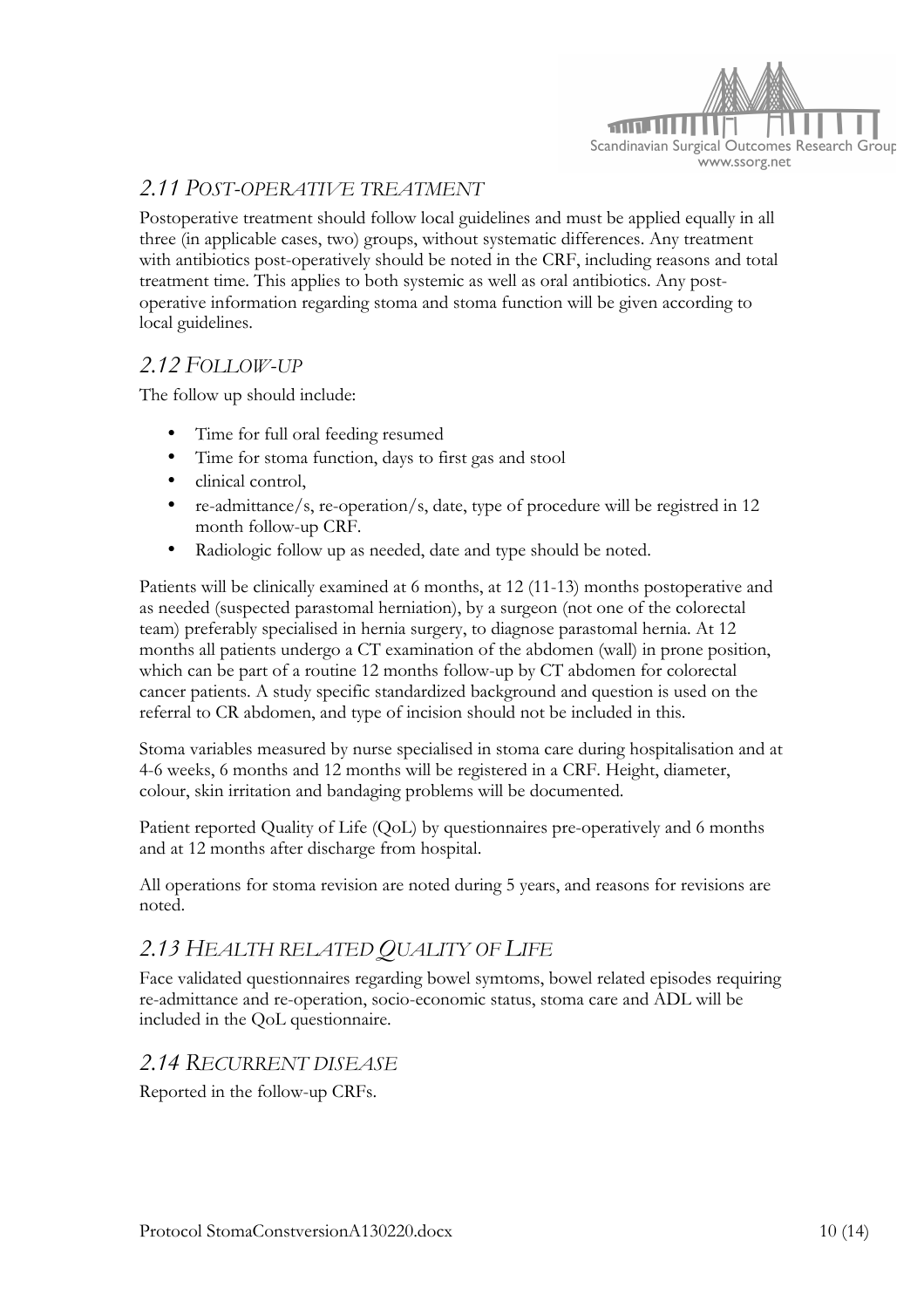

# *2.15 DATA COLLECTION*

An operative CRF including reasons for operation, planned operation and patient data; it should be filled in for the operation (by the surgeon), for the hospitalisation period (nurse) and for each follow-up visit (surgeon and nurse).

The postoperative questionnaires will be given to the patients by the stoma therapeut. All data will be kept within the University of Gothenburg and the Sahlgrenska University Hospital IT systems using inherent security systems. A logistic database with complete patient ID will be used, kept within a separate ITsystem from the result database with all study information. Security measures will include one to maximum two users of this database, with unique usernames and personal login, as well as automatic throw-out. The questionnaires filled out by the patients are returned to the trial coordinating centre, SSORG, at Sahlgrenska University Hospital. The result database, based on trial number and without patient ID, will be kept within another IT system than the logistic database. The database will be kept on a server with automatic backup and will be registered with "personuppgiftsombudet" for Sahlgrenska University Hospital.

## *2.16 STUDY ORGANIZATION*

The secretariat will be in the Scandinavian Surgical Outcomes Research Group unit in the Department of Surgery, Område 2, Sahlgrenska University Hospital, Göteborg. In each participating hospital a local investigator will be responsible for the inclusion, the control of the internal validity, the data collection and participate in the steering committee.

Data can only be analysed or copied from the database by decision of the principal investigator and the deputy principal investigator together. All such decisions should be discussed by the steering committee, before data retrieval or at latest at the next steering committee. The results of data analysis should be presented to the steering committee before publication (even as abstracts).

The trial will be registered at the website ClinicalTrials.gov for clinical trials.

## *2.17 SAFETY COMMITTEE*

When half the intended accrual has been reached a group of three independent scientists, who are not directly involved in the trial, will be asked to form a committee and discuss re-operations to compare the findings in the two groups with the safety view.

The committee will be asked to suggest to the steering committee whether the trial should continue or stop. The results as such will not be made apparent to or discussed by the trial steering committee at this point.

## *2.18 WORK PLAN*

The questionnaires and the CRFs were made during the beginning of 2013. An application to the Ethical Committee in Göteborg and the Radiation Safety Committee at Sahlgrenska University Hospital will be submitted in February 2013, and after approval the study is planned to begin at including hospitals in the summer of 2013.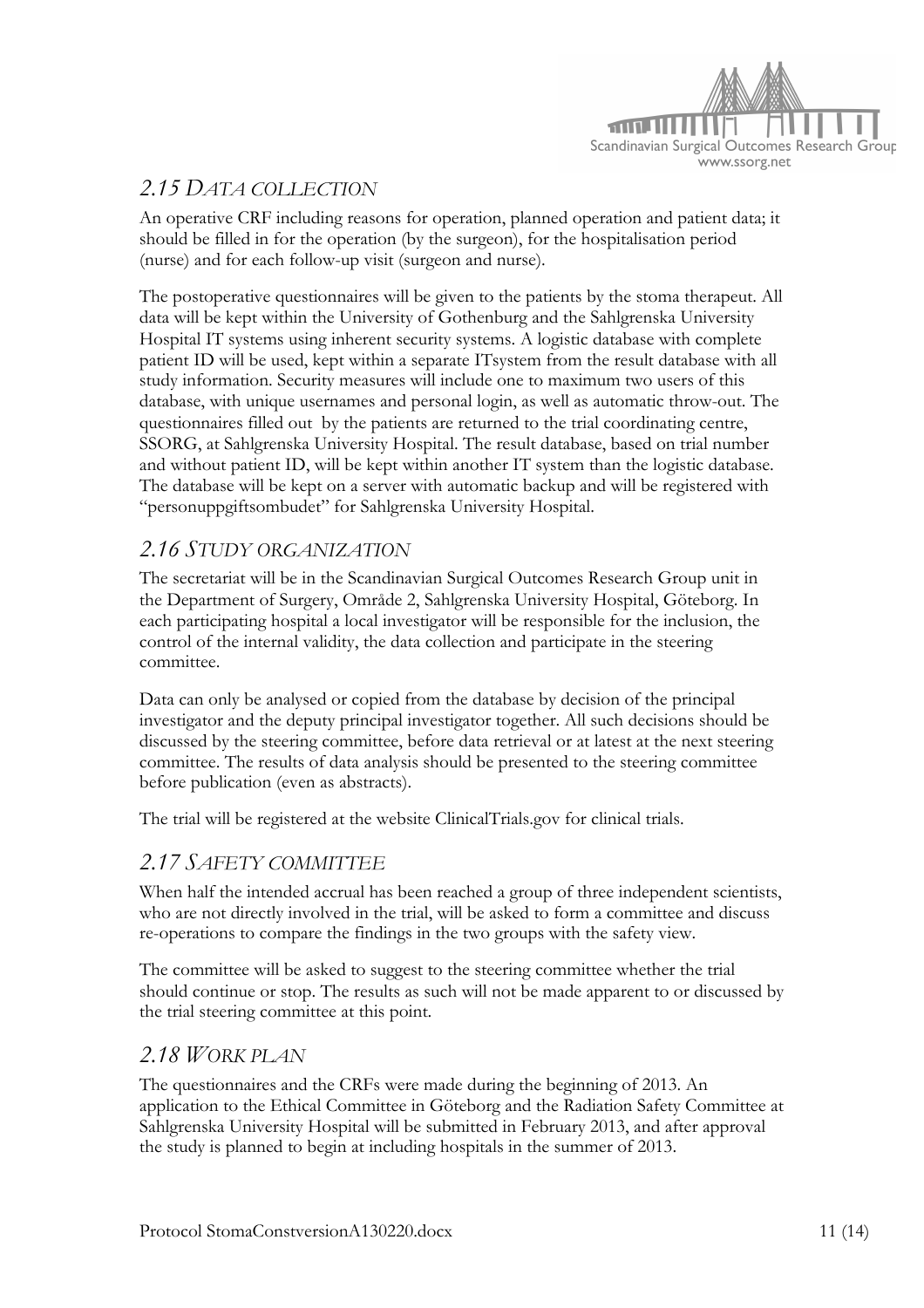

## *2.19 STATISTICAL METHODS*

The Swedish trial on the effect of prophylactic net placement has reported 50% incidence of parastomal hernia without mesh. Our own data on abdominoperineal excision from Sahlgrenska University Hospital indicate an incidence of 24%-30% The power calculation based on available information has used the hypothesis that the cruciate incisional stoma formation, performed as described here, should results in parastomal hernia incidence of 30% and the circular incision or prophylactic mesh reinforcement could lead to a risk of 10% each. An 80% power and a 5% level of significance would require 62 patients per group. The calculation is based on a two-sided test, using normal approximation of binomial distribution. Expecting 20% drop-outs, 80 patients will be recruited in each group.

## **3.0 FINANCING**

The study is supported by ALF- grants at Sahlgrenska University Hospital (Eva Haglind, ALFGBG-138751 and Eva Angenete, ALFGBG-136151).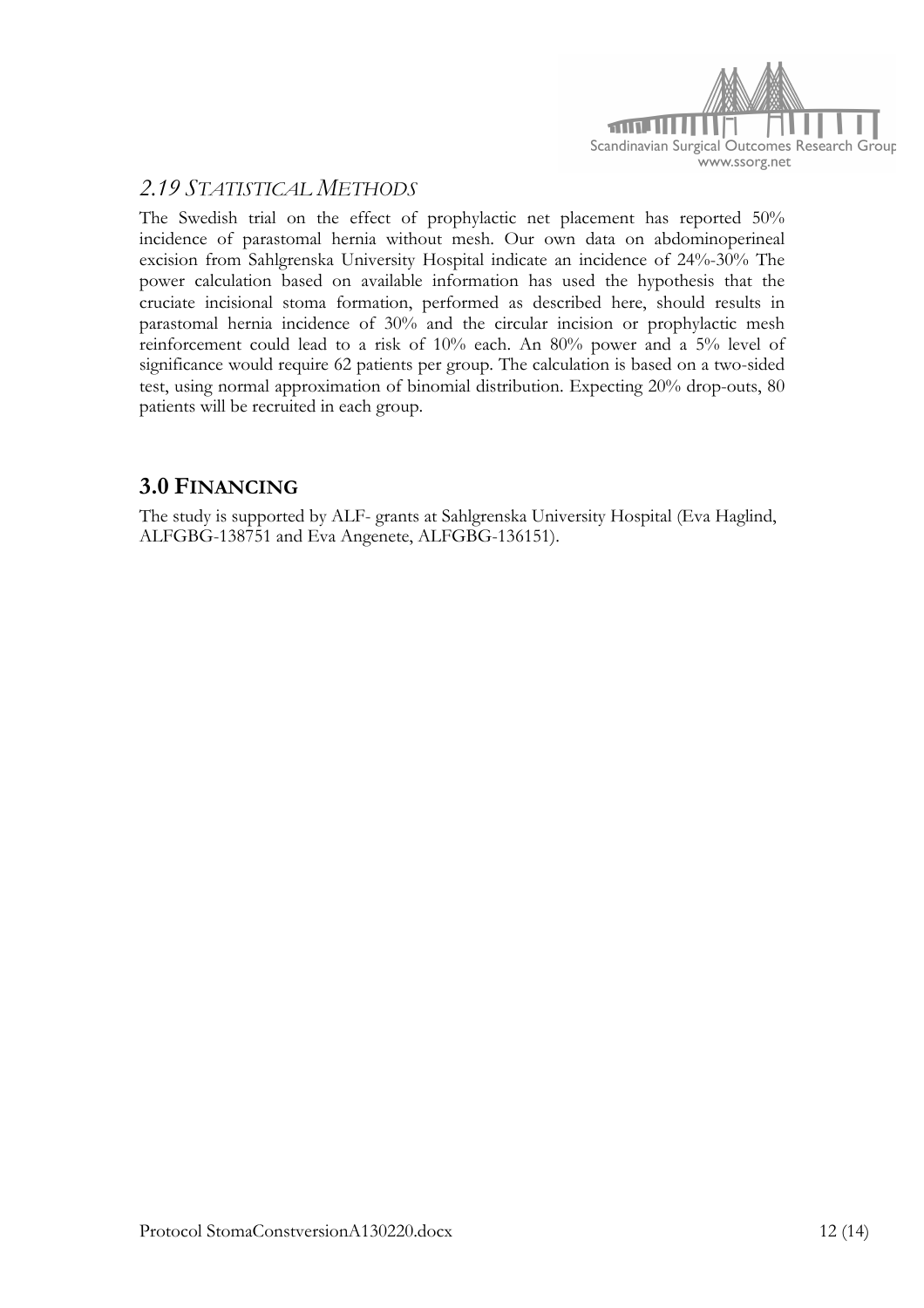

## **4.0 BIBLIOGRAPHY**

1. Hardy KJ. Surgical history. Evolution of the stoma. Aust N Z J Surg. 1989 Jan;59(1):71-7. PubMed PMID: 2643941. Epub 1989/01/01. eng.

2. Pachler J, Wille-Jorgensen P. Quality of life after rectal resection for cancer, with or without permanent colostomy. Cochrane Database Syst Rev. 2005 (2):CD004323. PubMed PMID: 15846707. Epub 2005/04/23. eng.

3. Nugent KP, Daniels P, Stewart B, Patankar R, Johnson CD. Quality of life in stoma patients. Dis Colon Rectum. 1999 Dec;42(12):1569-74. PubMed PMID: 10613475. Epub 1999/12/29. eng.

4. Shabbir J, Britton DC. Stoma complications: a literature overview. Colorectal Dis. 2010 Oct;12(10):958-64. PubMed PMID: 19604288. Epub 2009/07/17. eng.

5. Porter JA, Salvati EP, Rubin RJ, Eisenstat TE. Complications of colostomies. Dis Colon Rectum. 1989 Apr;32(4):299-303. PubMed PMID: 2924670. Epub 1989/04/01. eng.

6. Cottam J, Richards K, Hasted A, Blackman A. Results of a nationwide prospective audit of stoma complications within 3 weeks of surgery. Colorectal Dis. 2007 Nov;9(9):834-8. PubMed PMID: 17672873. Epub 2007/08/04. eng.

7. Persson E, Berndtsson I, Carlsson E, Hallen AM, Lindholm E. Stoma-related complications and stoma size - a 2-year follow up. Colorectal Dis. 2010 Oct;12(10):971-6. PubMed PMID: 19519689. Epub 2009/06/13. eng.

8. Parmar K, Zammit M, Smith A, Kenyon D, Lees N. A Prospective Audit of Early Stoma Complications in Colorectal Cancer Treatment throughout the Greater Manchester and Cheshire Colorectal Cancer Network. Colorectal Dis. 2010 May 17. PubMed PMID: 20478001. Epub 2010/05/19. Eng.

9. Nguyen MH, Pittas F. How large should a skin trephine be for an end stoma? Aust N Z J Surg. 1999 Sep;69(9):675-6. PubMed PMID: 10515344. Epub 1999/10/09. eng.

10. Keighley MR, Williams NS. Surgery of The Anus, Rectum & Colon: Saunders, Elsevier; 2008.

11. Sjodahl R, Anderberg B, Bolin T. Parastomal hernia in relation to site of the abdominal stoma. Br J Surg. 1988 Apr;75(4):339-41. PubMed PMID: 2965951. Epub 1988/04/01. eng.

12. Lian L, Wu XR, He XS, Zou YF, Wu XJ, Lan P, et al. Extraperitoneal vs. intraperitoneal route for permanent colostomy: a meta-analysis of 1,071 patients. Int J Colorectal Dis. 2011 Sep 3. PubMed PMID: 21892608. Epub 2011/09/06. Eng.

13. Carne PW, Robertson GM, Frizelle FA. Parastomal hernia. Br J Surg. 2003 Jul;90(7):784-93. PubMed PMID: 12854101. Epub 2003/07/11. eng.

14. Pilgrim CH, McIntyre R, Bailey M. Prospective audit of parastomal hernia: prevalence and associated comorbidities. Dis Colon Rectum. 2010 Jan;53(1):71-6. PubMed PMID: 20010354. Epub 2009/12/17. eng.

15. Serra-Aracil X, Bombardo-Junca J, Moreno-Matias J, Darnell A, Mora-Lopez L, Alcantara-Moral M, et al. Randomized, controlled, prospective trial of the use of a mesh to prevent parastomal hernia. Ann Surg. 2009 Apr;249(4):583-7. PubMed PMID: 19300232. Epub 2009/03/21. eng.